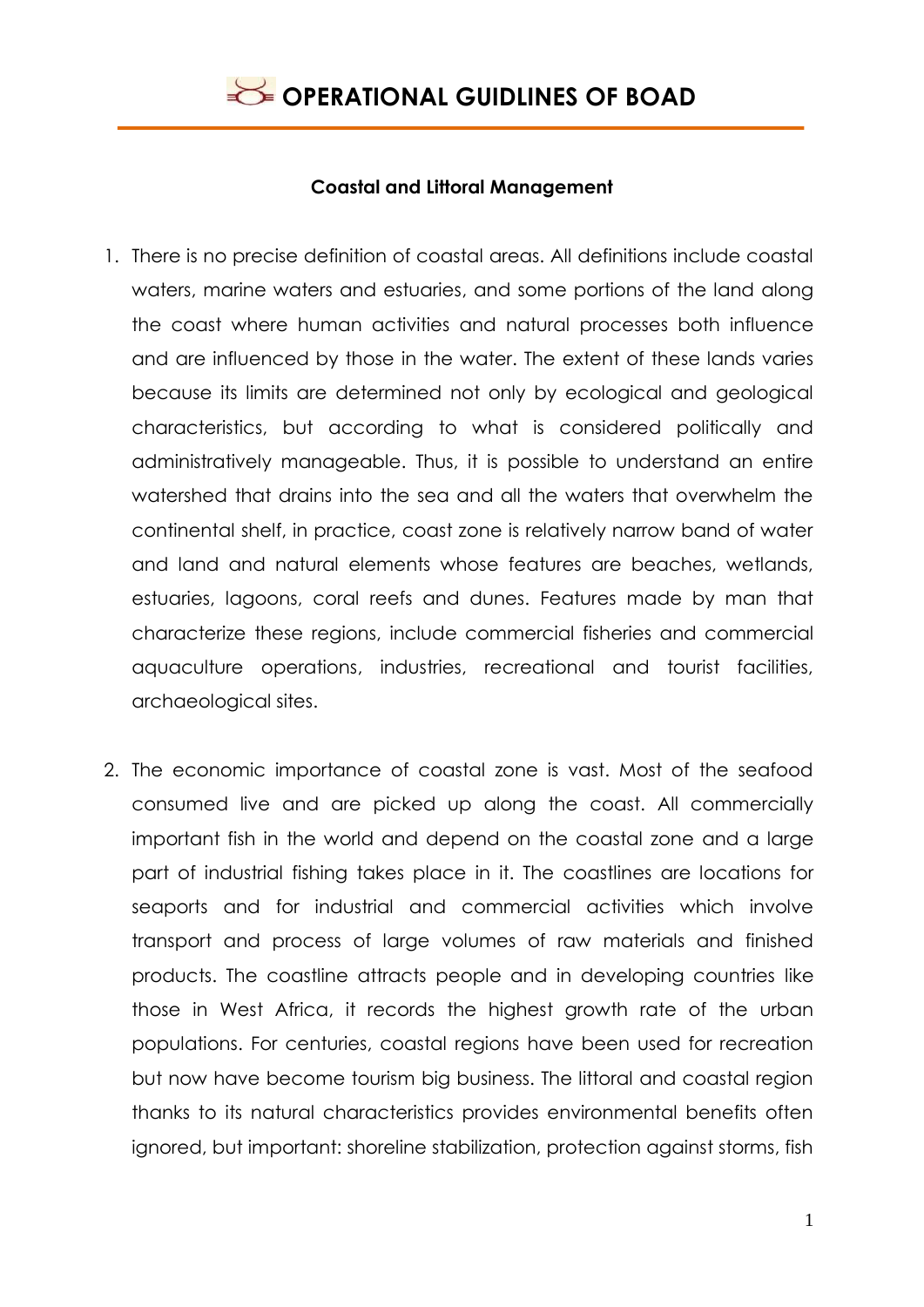feeding, protection against floods, maintenance of nutrient cycling and wastewater treatment.

3. To manage the development of littoral and coastal region in a way that is environmentally sound and sustainable is particularly challenging when it is in natural areas most subject to the impacts of development and, as said, attracts it. Most economic development projects in these areas could seriously affect the resources located in these areas and to present conflicts when it comes to use them. Consequently, an environmental assessment alone is not sufficient to encompass the entire coastal zone management. Therefore, emphasis should be put in regional planning both to minimize or mitigate negative impacts and promote optimal use of available resources.

### **Relevance to BOAD investment**

- 4. The following types of projects may have an impact on coastal and marine areas:
	- Agriculture: coastal and inland farms, large-scale irrigation dams.
	- Fisheries: coastal capture and mariculture / aquaculture including the conversion of wetlands and mangroves.
	- **Forestry: harvesting of mangrove forest products and other renewable** resources, intensive inland forestry.
	- Energy: oil and gas exploration and exploitation, coastal power generation, large hydroelectric dams.
	- Transport: ports and harbours; channel construction and maintenance dredging; dredge spoil disposal, roads, railroads and bridges.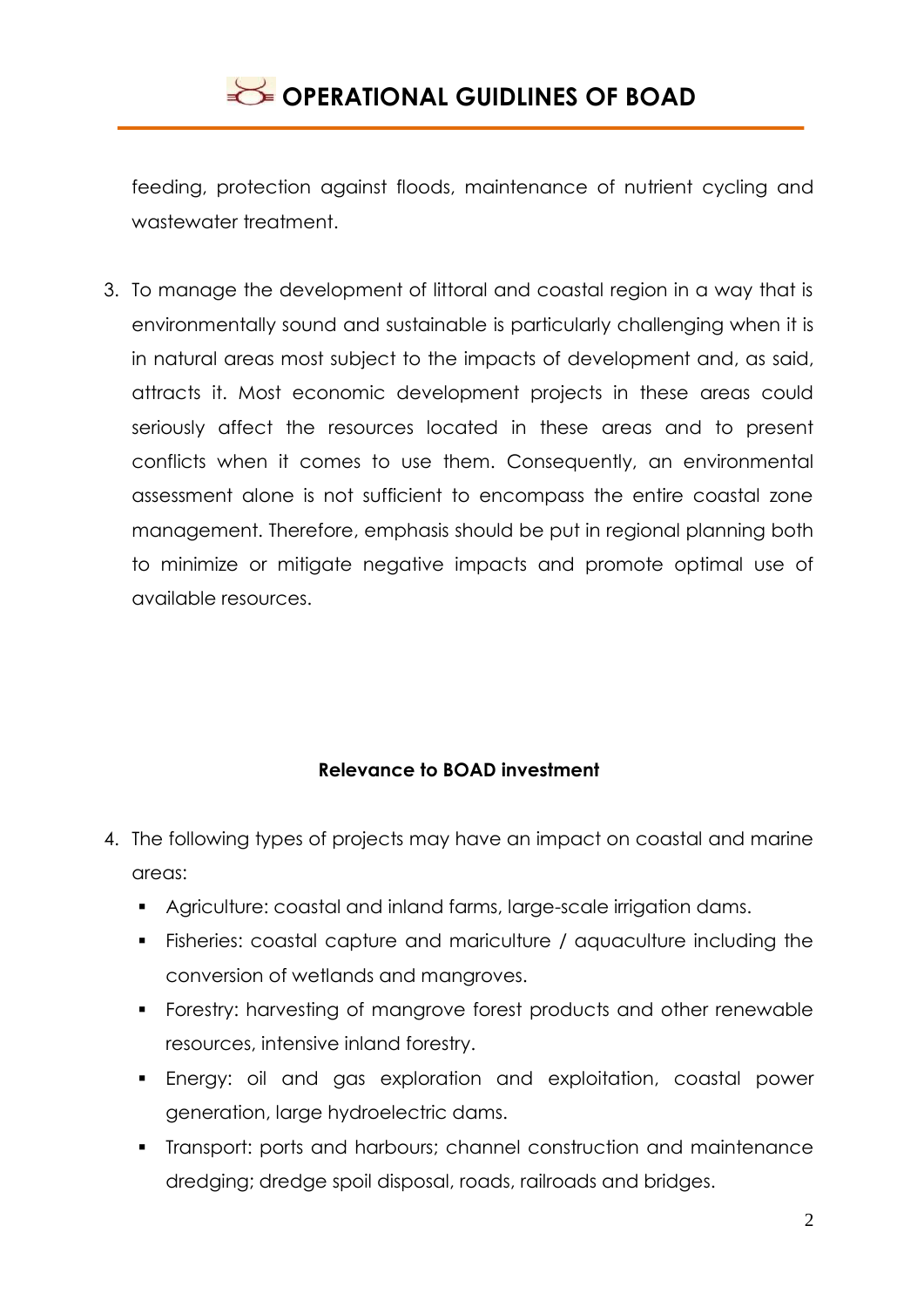- Urbanization: shoreline modification, waste disposal, tourism, extensive development of water resources, urbanization of watersheds.
- **Industry and Trade: Industry/commerce: industrial plant establishment,** coastal and marine mining (e.g., sand); salt manufacture; and waste disposal.

### **Sectoral and intersectoral reports**

- 5. Three main types of linked issues from the perspective of a rational management of resources relate to the issue of sustainable development of coastal and marine areas. First, most of development programs are sectoral and generally focus on large projects aiming only at one objective such as building a large port facility, applying an intensive system of capture fisheries (see guidelines "Fisheries"), or establishing a program of converting mangrove to rice production or shrimp ponds culture (see "Management of natural forests"). Multi-purpose resource management is particularly suitable for coastal zone.
- 6. Second, government agencies, as well as lending institutions and local interest groups tend to support the development goals of a particular sector, due to the economic interests it represents. The economic interests of each of the government agencies responsible for the management of certain resources may well give rise to conflicts between agencies or between them and the organizations whose task is to design a program of wider planning. These conflicts can occur on ecologically or economically since the of these areas and their ability to recover after having been badly damaged or disturbed are often hampered by the effects of a type of development no another. If we want to implement the mitigation measures that will offset the negative intersectoral effects, integrated approach to planning and management of resources is required.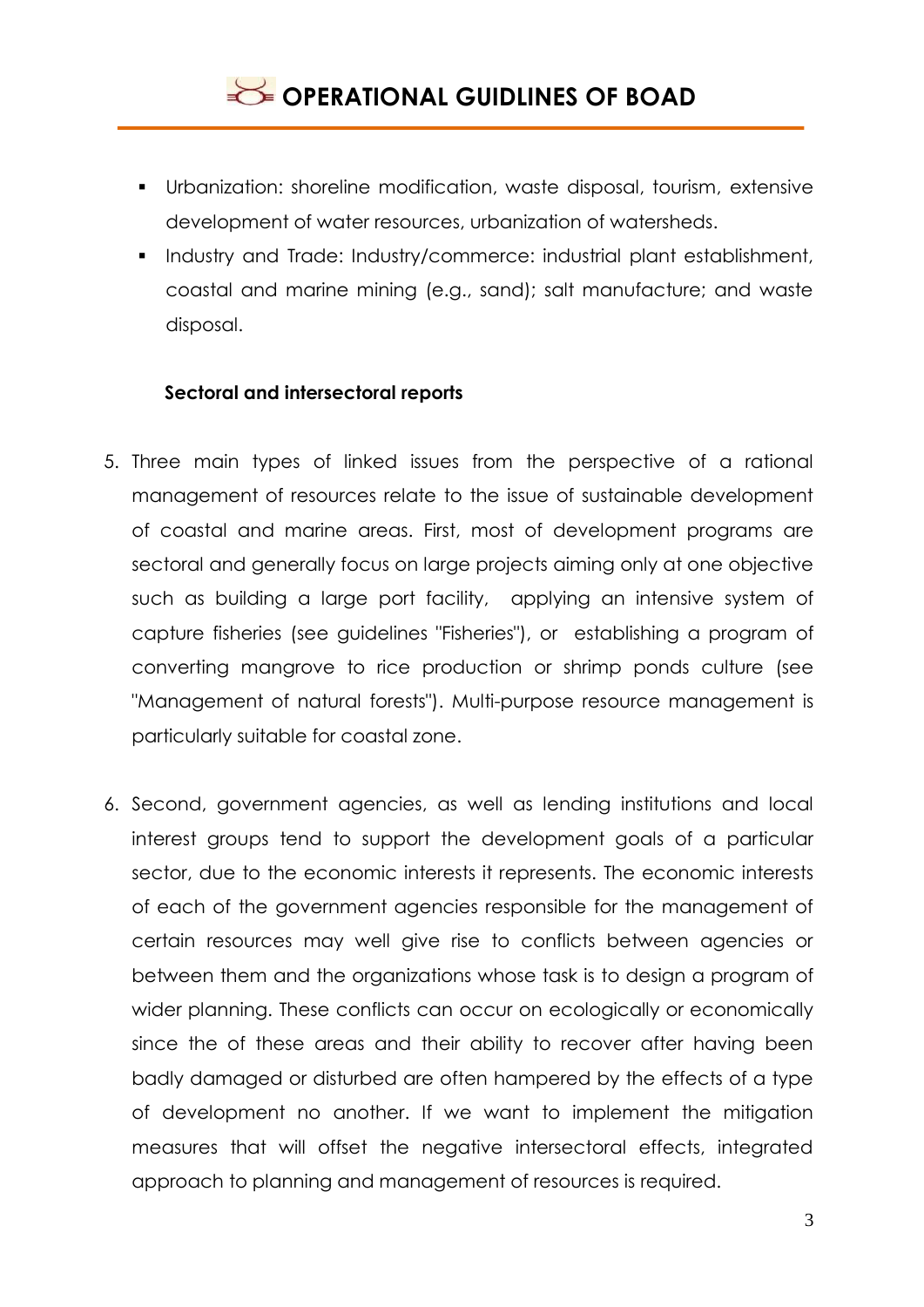7. Third, coastal and marine regions are home to different types of resources whose ability to sustain decreases where development is accelerating. Among the manifestations of this situation, one can mention the pollution of coastal zones to increasing risks to human health, declining fisheries, and beach degradation, conflicts between local culture and tourism and displacement of communities whose livelihoods were based on coastal and littoral resources. This trend can be reversed if it is recognized that these areas require unique management.

### **Bank Experience**

- 8. Although BOAD does not an extensive experience in coastal management project, significant steps have been taken in recent years, firstly, to incorporate the principles of marine and littoral management in a number of projects and secondly, to monitor the activities on land whose effects occur downstream on the coast.
- 9. Apart from its involvement in specific projects, BOAD indirectly defends the protection and management of coastal and marine resources in advocating the application of environmentally sound guidelines for infrastructure and urban development projects.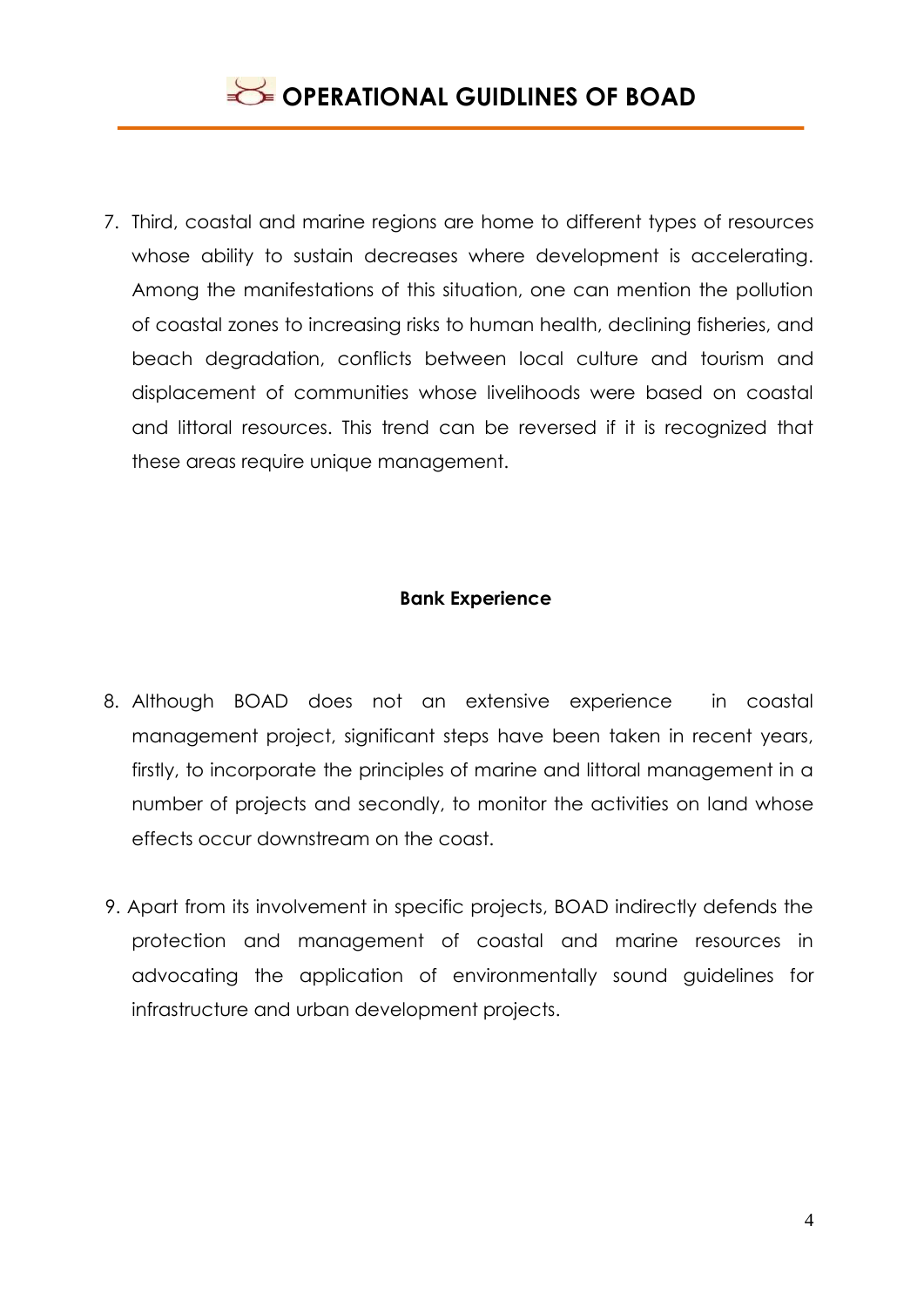### **Bank Policy, Procedures, and Guidelines**

9. There are no formal policies or procedures on overall coastal and littoral planning and management. However, a number of those regarding other areas may apply to development activities in these areas. Among these, two of particular importance concern dam projects and the protection of biological diversity. The policy that refers to dams and reservoirs construction states that an analysis of downstream effects will be undertaken (see "Dams and reservoirs" guidelines). Regarding biological diversity conservation and ecological benefits, they represent two elements that are the basis of BOAD guidelines on natural sites, indicating that coastal and littoral regions development should be such that it does not affect the mangroves and other coastal wetlands, coral reef or protected areas and of biological importance (see "natural sites" and "wetlands" guidelines). The question of port facilities development and of disposal dredging (see "Ports and harbours installation") is treated in policies and guidelines documents.

### **Guidelines for environmental impacts assessment**

10.A growing number of developed and developing countries use coastal zone planning as water resources use decisions. Such planning, which is defined by its integrated approach to all sectors and resources should be recommended when it comes to designing environmental strategies and sectoral studies. Each investment project may allow moving a little more towards the same goal. Integrated environmental planning is particularly delicate in marine and coastal area because of the importance of these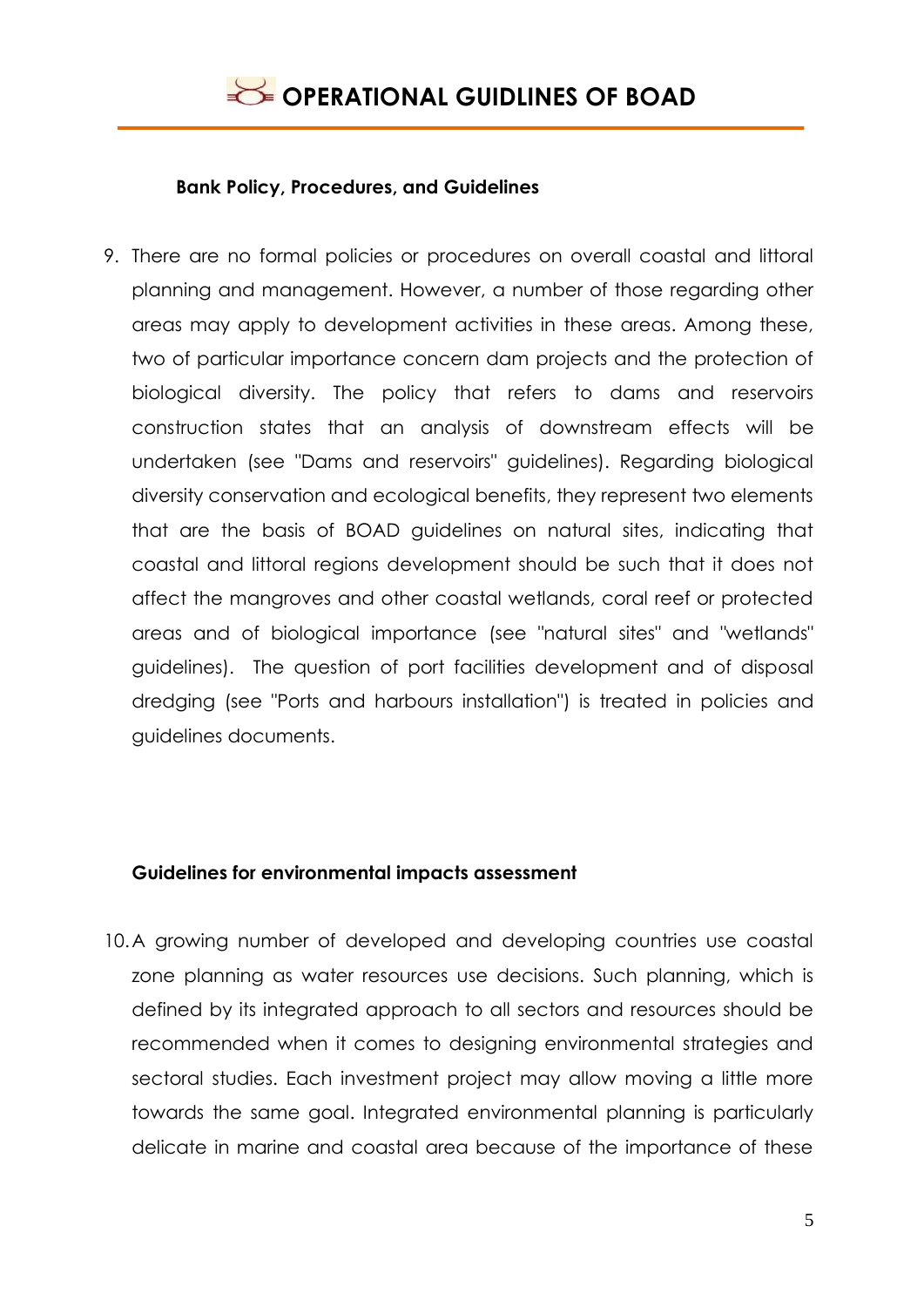extremely fragile resources represent socially, ecologically and economically for which the demand is high and which uses may alternate.

- 11.Such planning may obviate an impact assessment on the detailed environment of a particular project if it has led to plans, standards and guidelines that are environmentally sound and if adequate control instruments for resources use are in place. In the absence of marine and planning, it be will required an assessment of environmental impacts to ensure community participation and inter-organizations coordination at the launch of the project, all alternative solutions and intersectoral impacts to be considered before the sponsor making any decisions about the project and finally adequate implementation plans are developed and institutions are able to enforce them.
- 12. There are a large number of international treaties and conventions allowing protecting the coastal and marine areas (see "Treaties and international agreements on the environment and natural resources"). While most countries have signed them, their compliance is not systematic. Environmental impacts assessment of a project in coastal or marine areas should ensure that the design, construction and operation comply with these agreements.
- 13.Several international organizations, including the United Nations Environment Programme (UNEP), the European Community, the International Maritime Organization and the International Association of Ports, have issued guidelines for managing impacts on the environment in various activities in coastal and marine areas. The team responsible for preparing the environmental impacts assessment should estimate at what